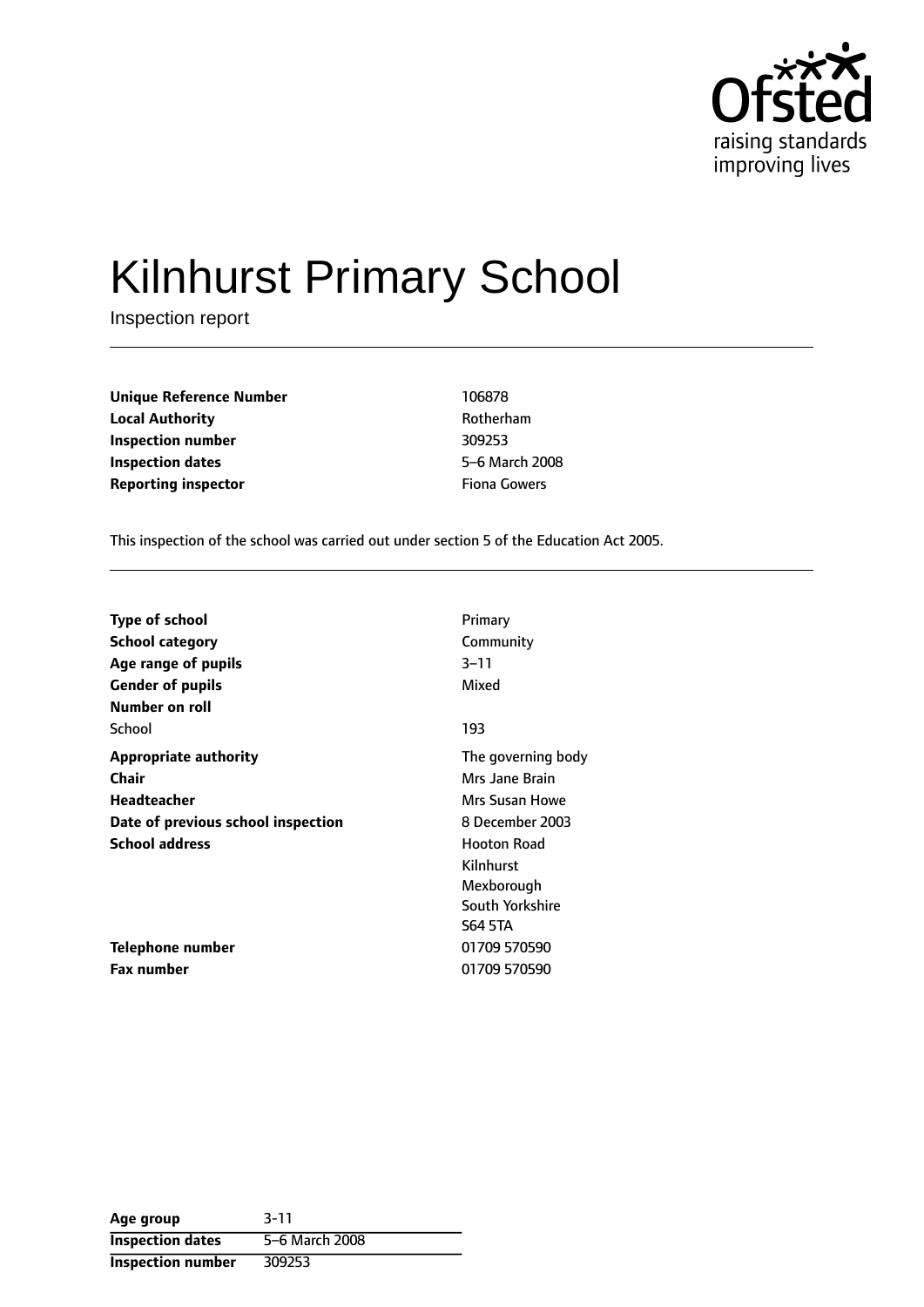.

© Crown copyright 2008

#### Website: www.ofsted.gov.uk

This document may be reproduced in whole or in part for non-commercial educational purposes, provided that the information quoted is reproduced without adaptation and the source and date of publication are stated.

Further copies of this report are obtainable from the school. Under the Education Act 2005, the school must provide a copy of this report free of charge to certain categories of people. A charge not exceeding the full cost of reproduction may be made for any other copies supplied.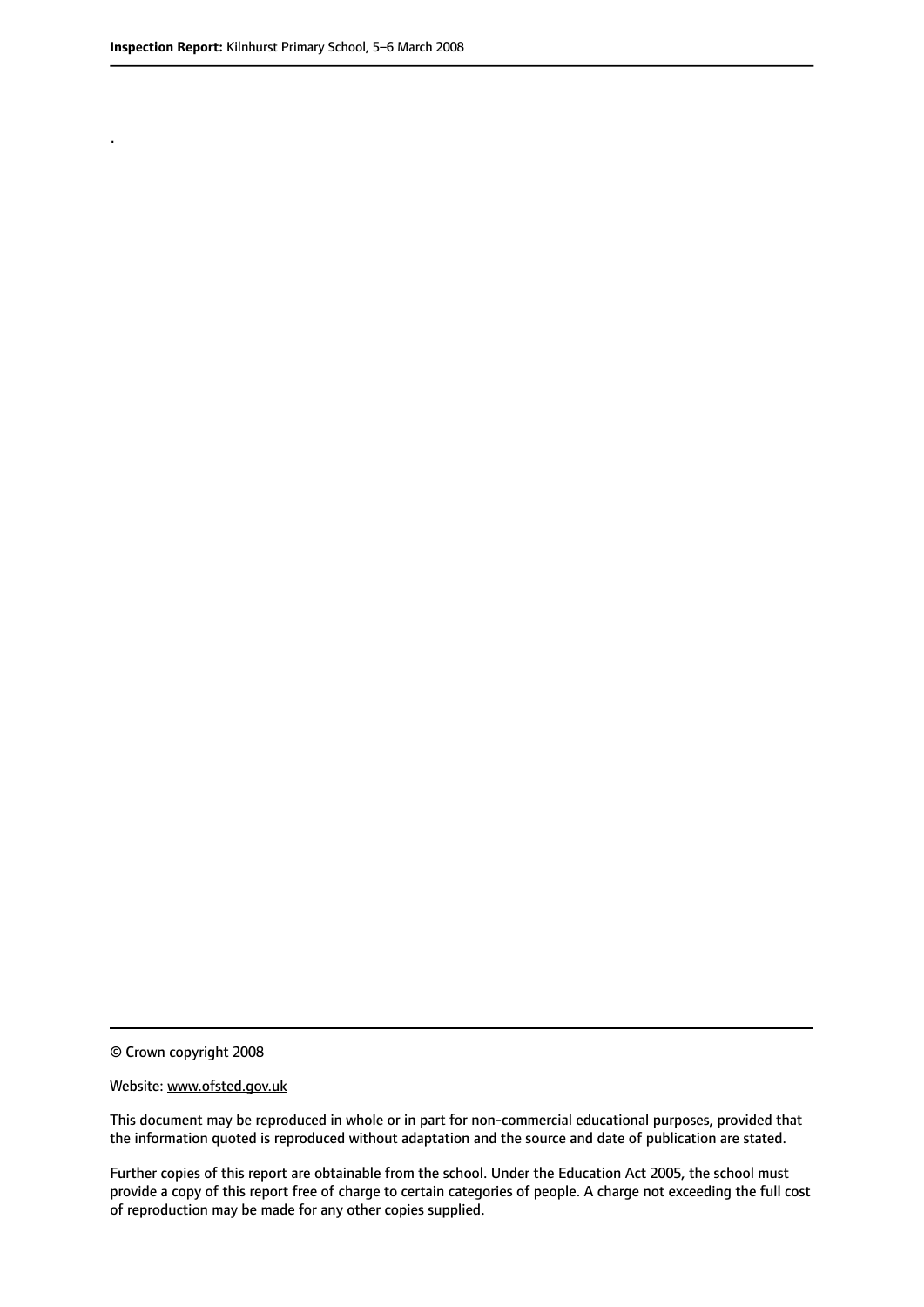# **Introduction**

The inspection was carried out by two Additional Inspectors.

#### **Description of the school**

This average size primary school serves a socio-economic area that overall is neither especially advantaged, or disadvantaged. Almost all pupils are of White British heritage and no pupils are at the early stages of learning to speak English. A significant feature of the school is the Autistic Resource, which accommodates up to 20 pupils. The proportion of pupils with learning difficulties and/or disabilities is above average and the proportion of pupils with a statement of special educational need is well above average. The school has received the Advanced Healthy Schools Award, the Active Mark and the Investors in People Award.

The school was very significantly affected by flooding in June 2007. Staff and pupils were subsequently accommodated at several different schools in the locality. Following substantial building works, they returned to the school building in November 2007.

#### **Key for inspection grades**

| Grade 1 | Outstanding  |
|---------|--------------|
| Grade 2 | Good         |
| Grade 3 | Satisfactory |
| Grade 4 | Inadequate   |
|         |              |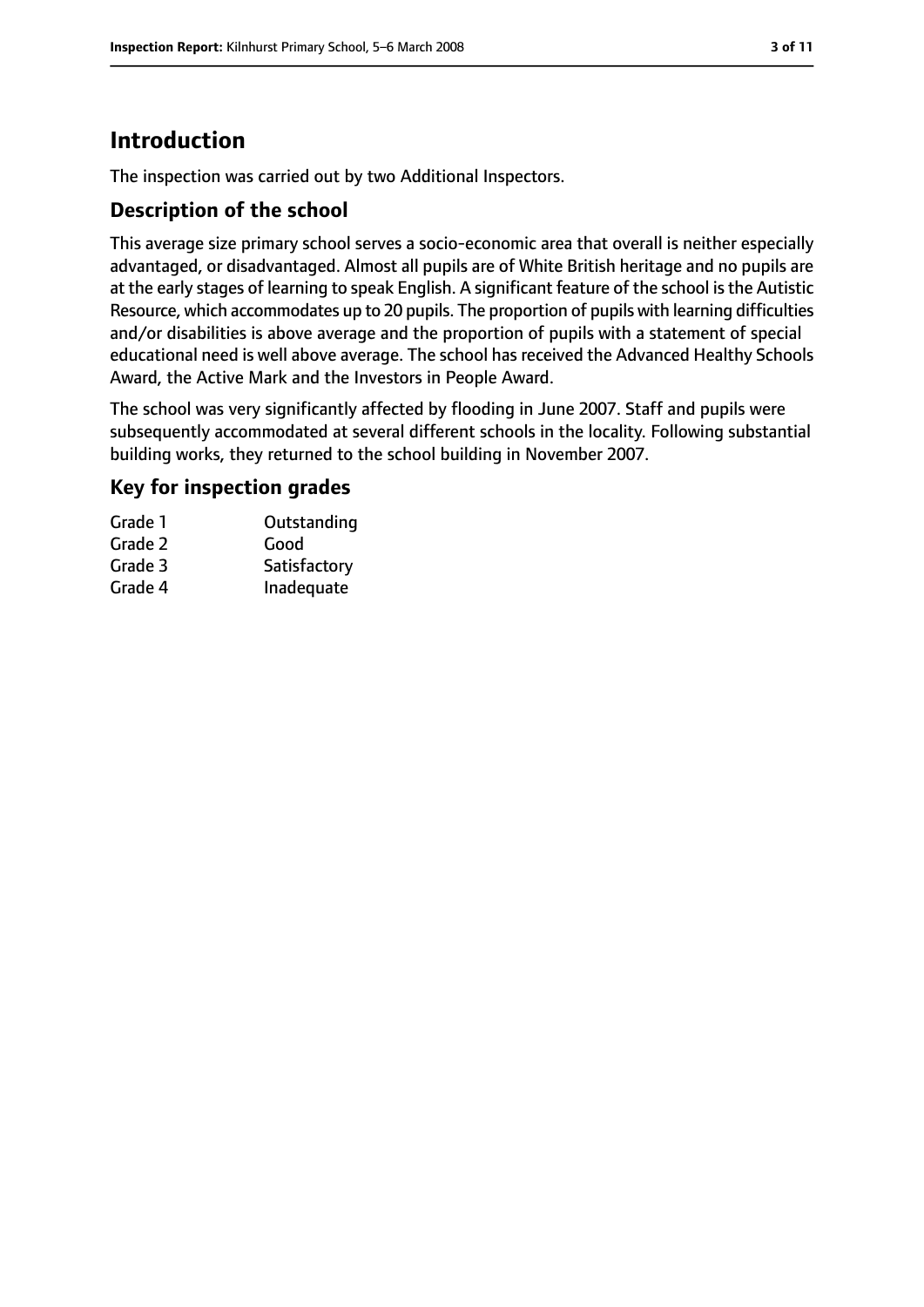## **Overall effectiveness of the school**

#### **Grade: 2**

Kilnhurst Primary is a good school. It is especially successful in promoting pupils' personal development and well-being, which is outstanding. Pupils are very proud of their school. They have extremely positive attitudes to learning and behave very well. Pupils acted with great maturity and resilience when they had to be accommodated in several different schools in the locality at very short notice, following the significant flooding. On returning to their newly refurbished school they expressed how much they value their school, commenting, 'It feels so good to be back at Kilnhurst!' Children in the Autism Resource and other children in school gain immensely from the opportunities they have to work together, whether it's as a buddy or in a sporting activity. The school amply fulfils its aim to, 'help children feel they are valued and respected members of the community, having courtesy and consideration for the feelings, points of view and possessions of others.' The level of care, guidance and support provided is good. Parents particularly appreciate the strong pastoral care at Kilnhurst, typically describing the school as, 'One big happy family.'

Pupils achieve well because of the good teaching and exciting learning activities. Overall standards, including those attained in the Autism Resource, are broadly average in English, mathematics and science at the end of Year 6. The quality of teaching and learning hasimproved since the last inspection. There is an emphasis on 'learning by doing', which makes learning enjoyable and meaningful. Effective partner work and good questioning help children explore their ideas and work things out for themselves. Most pupils, including those in the Autism Resource, make good progress relative to their starting points. This is because learning activities are generally well matched to the needs of different ability groups, as they work towards the challenging targets set by the school. Some marking and verbal feedback is good and provides clear guidance for improvement. However, some marking and verbal feedback is less effective. This means a few pupils are not so sure how well they are doing and what they need to do to improve their work further.

The school provides a good curriculum. Imaginative links are made between subjects that bring relevance and excitement to learning. In a recent science investigation, older pupils played instruments, exploring concepts such as sound waves, volume and pitch. They considered how Shakespeare could have prepared actors and musicians for a performance without the benefit of amplifiers or microphones. The curriculum generally meets the needs of the pupils well. However, the more able pupils in some classes are not always stretched and challenged enough to reach the higher levels.

Leadership and management are good. The headteacher has a clear vision and strong leadership style, which enthuses her staff. She is well supported by her deputy and senior leadership team who share her vision and purpose. They have a good picture of the strengths and areas for development of the school and understand what needs to be done to improve further. The headteacher managed the emergency arrangements during the recent flooding with exceptional expertise. She successfully supported pupils and staff throughout the process, oversaw building works and ensured minimum impact on pupils' well-being and progress. The determination of all staff enabled the school to make a rapid recovery. Such strengths in leadership and management, alongside the good levels of achievement, the improvements in teaching and learning throughout school, and the successful development of an exciting curriculum indicate there is good capacity to improve further.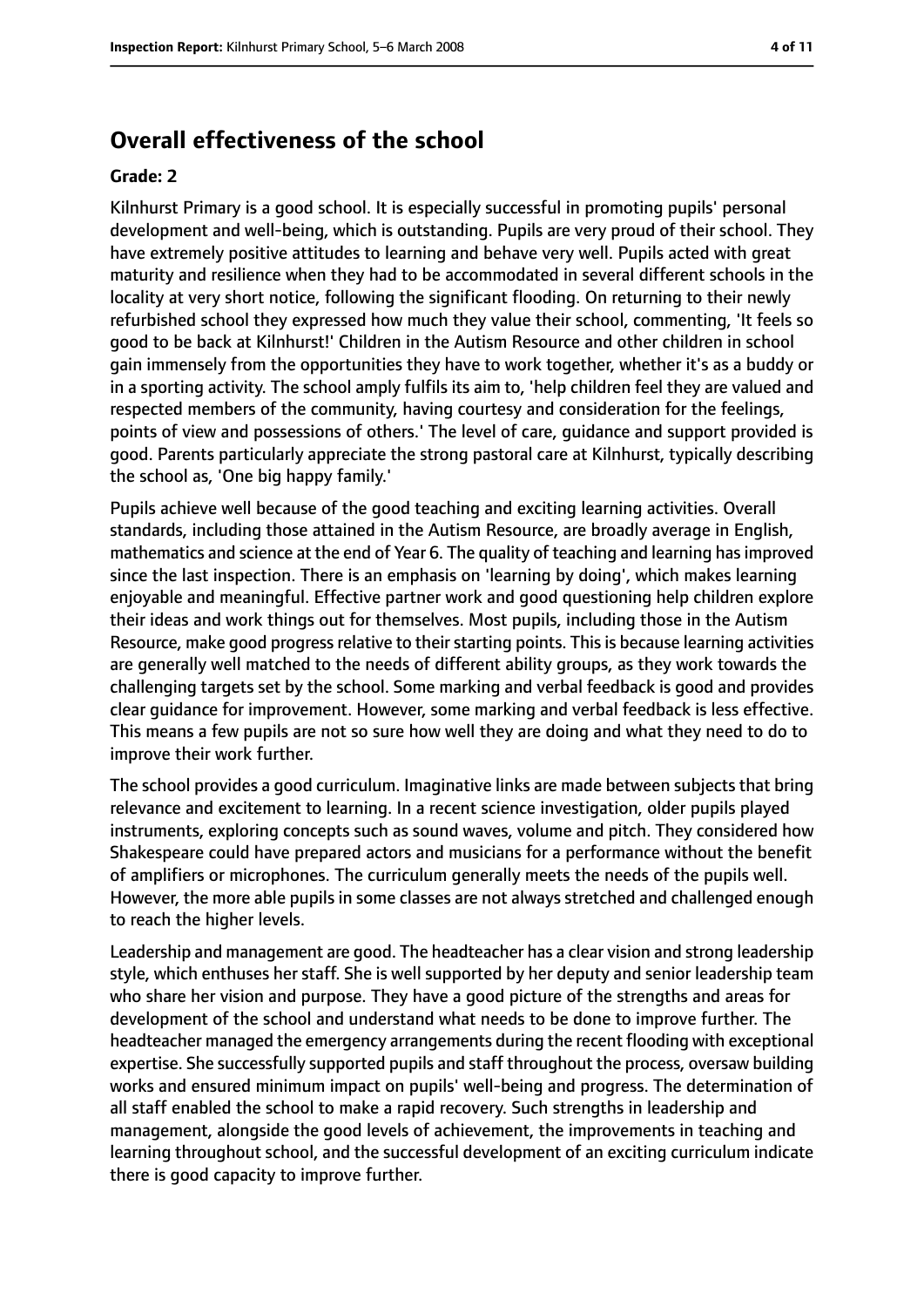## **Effectiveness of the Foundation Stage**

#### **Grade: 2**

Children get off to a positive start in the Foundation Stage and make good progress in all areas of learning. When they join the Foundation Stage children's skills are broadly in line with those expected for their age. Staff develop very supportive relationships with children and their parents. This helps children settle very well and grow in confidence, as shown by how well they coped with the significant disruption caused by the recent flooding. Children are motivated to learn by a good range of stimulating learning activities. Younger children, for example, enjoyed using their imagination and exploring their ideas in the emergency services role-play areas. Older ones enjoyed many activities around a dragon theme: reading poems, writing about their 'pet dragon' and making clay and collage dragons. The Foundation Stage leader has a good understanding of the needs of the children and high expectations. Staff are working hard to provide better opportunities and activities for children to learn out of doors, so that they match the same high quality of those indoors.

#### **What the school should do to improve further**

- Raise the achievement of some of the more able pupils.
- Improve the consistency of marking in line with the best practice in school.

## **Achievement and standards**

#### **Grade: 2**

Standards in national tests fluctuate from year-to-year because of the differing abilities of classes taking the national tests. A significant proportion of pupils with profound learning difficulties and/or disabilities move into the school's Autism Resource between Years 1 and 6. These pupils achieve well, because of effective care, guidance and support. However, their level of attainment can depress the overall standards reached across school. By the time pupils leave school, overall standards are broadly average in English, mathematics and science and pupils achieve well from their starting points. The proportion of pupils reaching the higher Level 5 is similar to the national picture. The more able pupils in some classes are not stretched, however, and so do not always reach the standards they are capable of.

## **Personal development and well-being**

#### **Grade: 1**

Pupils' spiritual, moral, social and cultural development is excellent. They behave extremely well. Children show very high levels of care and concern for others. Older children very naturally look after younger ones and help sort out any difficulties they may have. The Year 5 pupils who act as peer mentors are well trained for their responsibility and take the role very seriously. As a group of older children explained, 'We can help others by giving them options, rather than telling them what to do.' Children greatly enjoy school and managed to maintain broadly average levels of attendance, in spite of the recent disruption. Children successfully develop key life skills, such as working with others in a team and problem solving, as they carry out roles of responsibility in school and take part in special activities, such as the 'Rowdy Robot Challenge'. Pupils value the personal, social and health education lessons as well as the opportunities to get to know each other better through the 'Circle of Friends'. Pupils in the Autism Resource generally feel settled and learn to develop positive personal and social skills because staff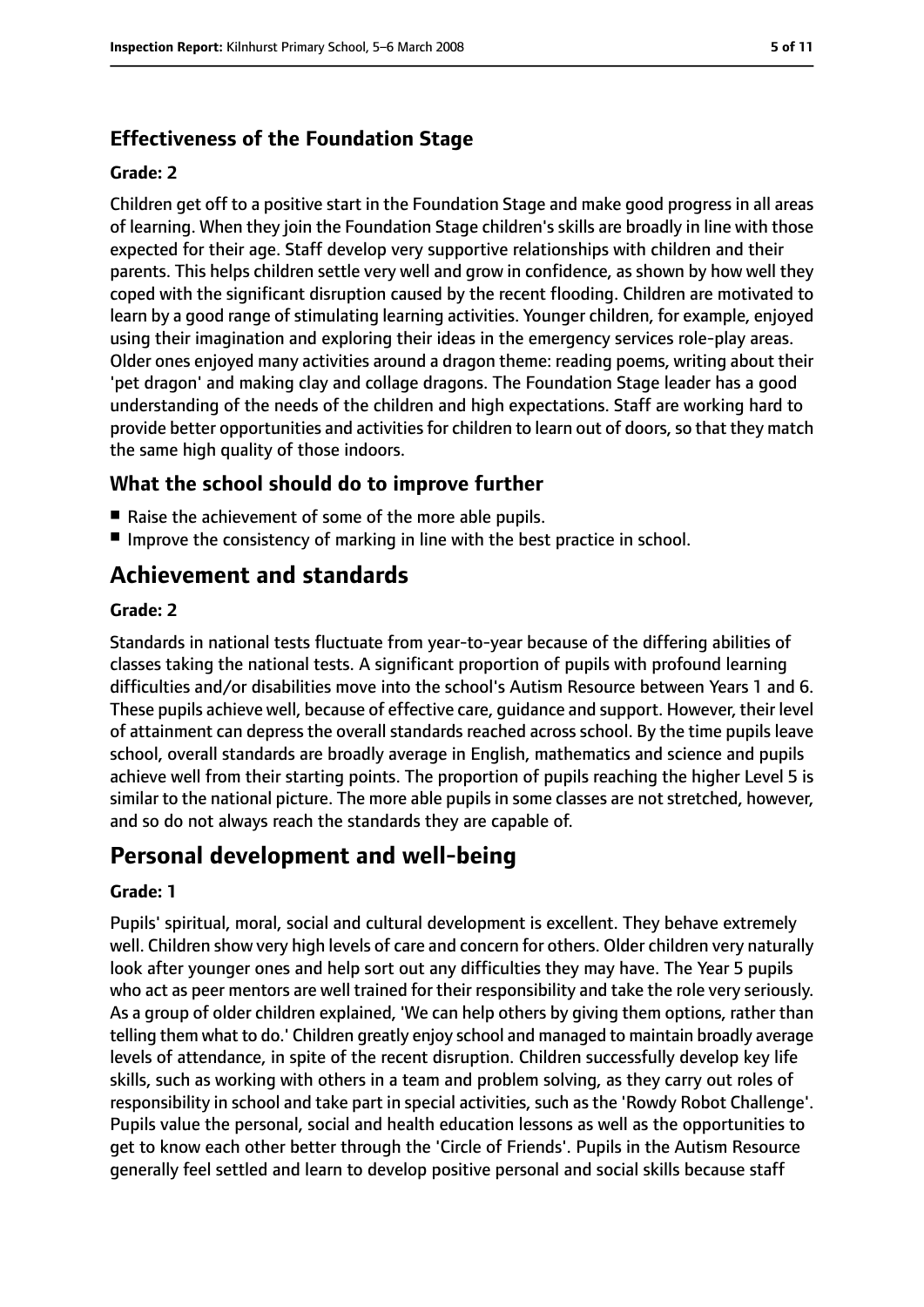respond very well to their individual needs such as by providing a visual timetable so that they are clear about the plans for the day.

# **Quality of provision**

## **Teaching and learning**

#### **Grade: 2**

Teaching and learning are good and help children make good progress. Classroom management is very effective and exceptionally good behaviour is a feature of almost all lessons. This makes a significant contribution to pupils' achievement. Lessons have a clear focus and are well structured. Teachers and teaching assistants have good subject knowledge and detailed planning generally matches work to the needs of the pupils well. One younger child explained how teachers help her learn, 'When your work is hard, teachers try and make it as easy as they can for us, so they do things bit by bit.' In the best lessons pupils are encouraged to consider how well they are doing and how they can improve their work further, well supported by informative marking. However, this is not so effective in other lessons, which means some pupils are less sure what they need to do to improve their achievement. Experienced teaching assistants sensitively support children who may need extra help, so they can achieve well. Staff in the Autism Resource skilfully meet the individual needs of their pupils by using a variety of strategies and approaches. Pupils in the Autism Resource are also included in classes in the mainstream when it is appropriate.

## **Curriculum and other activities**

#### **Grade: 2**

Pupils enjoy the curriculum. It is broad and mostly matches the needs of pupils well, although some of the more able pupils are not challenged sufficiently. Useful links between subjects add interest and enjoyment and enable pupils to develop their literacy and numeracy skills further. Learning is brought alive by regular visits and a wide range of visitors into school, as well as special themed weeks, such as Healthy Week, Africa Week and Science Week. These activities are carefully inked to topics. The use of information and communication technology (ICT) is at present hampered, because ICT equipment was destroyed in the flooding. Plans are in place to ensure that the teaching of ICT skills and the use of ICT as a resource to enrich the curriculum will shortly be as effective as it was prior to the flooding. Many pupils enjoy the wide range of extra-curricular activities, ranging from cheerleading to basketball, as well as learning to speak French. Pupils in the Autism Resource have a curriculum which is well matched to their individual needs and capabilities.

#### **Care, guidance and support**

#### **Grade: 2**

Pupils and their parents greatly value the high level of care and pastoral support provided by the school. Pupils feel safe and know who to turn to if they have a problem. Appropriate procedures, which meet statutory requirements, are in place to ensure the safeguarding of pupils and promote their safety and well-being. Pupils say that instances of bullying are very rare and promptly dealt with. Academic guidance is good and leads to good rates of progress as pupils work towards their targets. The school has developed systems to help accelerate rates of progress, especially amongst the more able pupils in writing. However, these are not used consistently throughout school. Systems to identify and support vulnerable pupils and those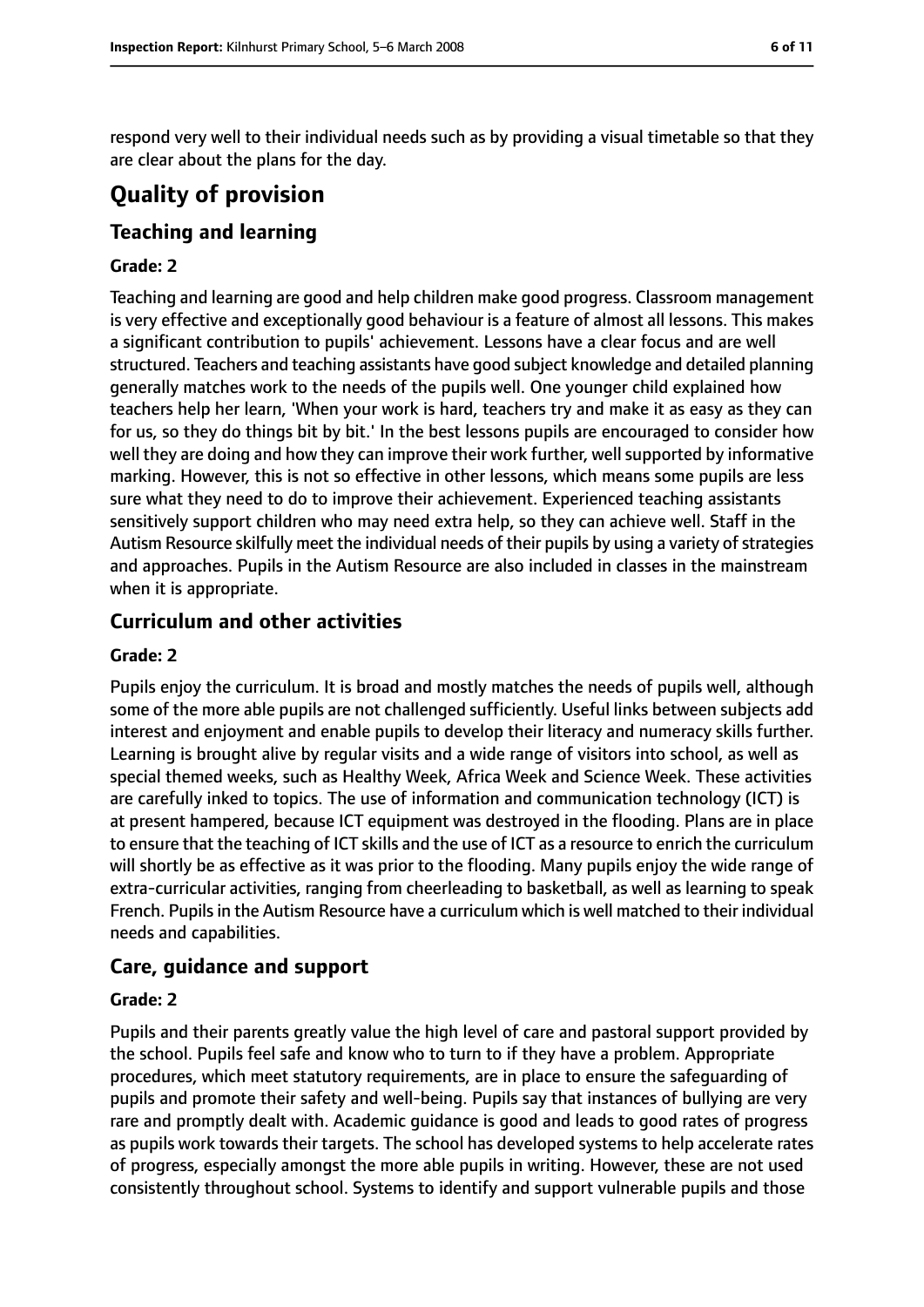with learning difficulties and/or disabilities are very effective. The Autism Resource has highly effective procedures in place to ensure that their pupils are making good academic and social progress. The school works hard to integrate pupils in the Autism Resource as much as possible into the life of the school.

## **Leadership and management**

#### **Grade: 2**

The school is clearly focused on improving pupils' progress and developing a strong and exciting curriculum to support pupils' learning. Monitoring and evaluation of pupil progress, including those in the Autism resource, is thorough and used effectively to identify pupils who may need extra support. Middle leadership is not as effective as senior leadership yet, but the school is developing the role of subject leaders so that they monitor teaching and learning in each curriculum area more effectively in order to raise standards. The Autism resource is well led and managed. Governors have a clear understanding of the strengths of the school and know what needs to be developed. They share the headteacher's focus on improving achievement. They ask searching questions and hold the headteacher to account for decisions made and actions taken. The school provides good value for money and has made good improvement since the last inspection.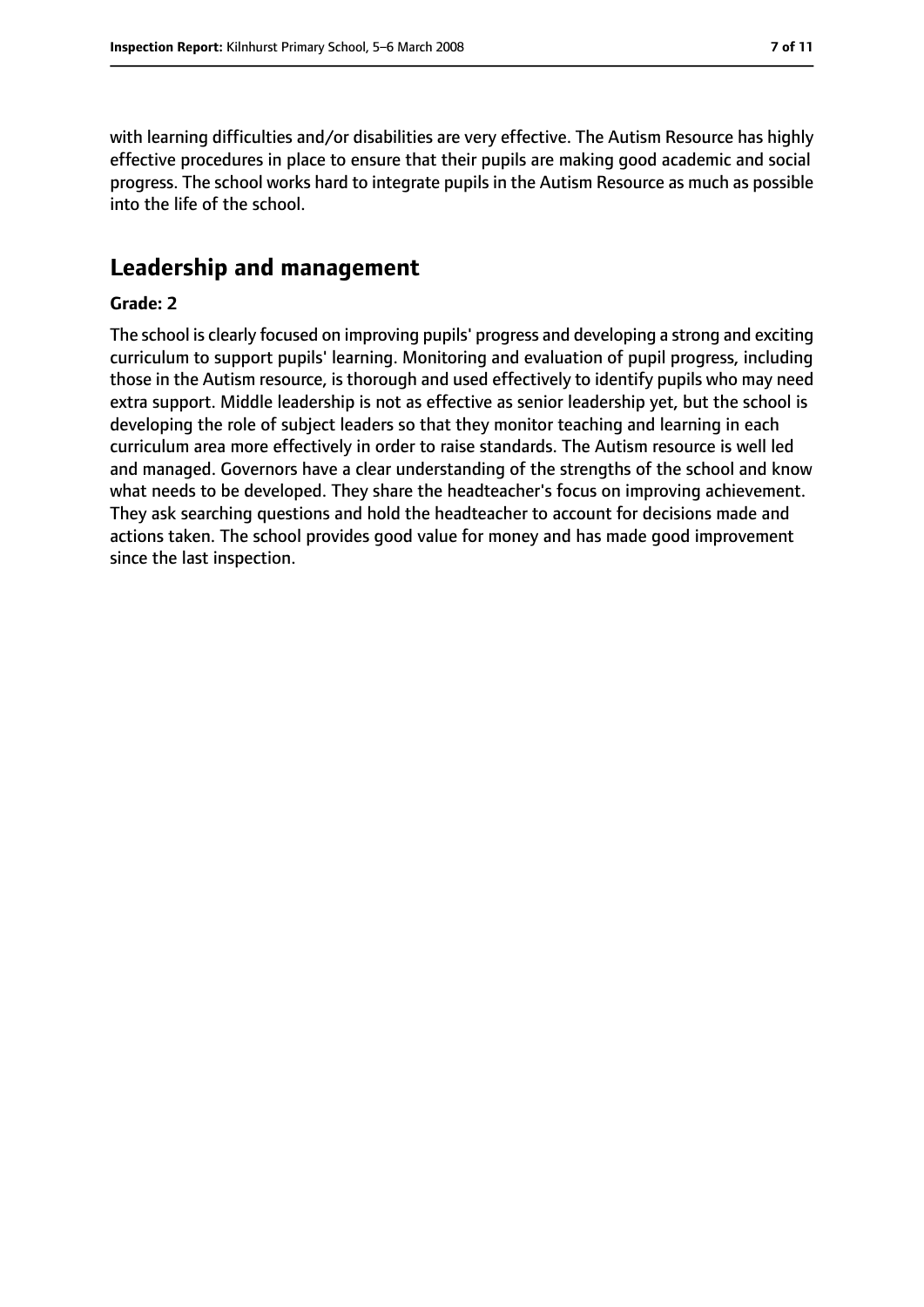**Any complaints about the inspection or the report should be made following the procedures set out in the guidance 'Complaints about school inspection', which is available from Ofsted's website: www.ofsted.gov.uk.**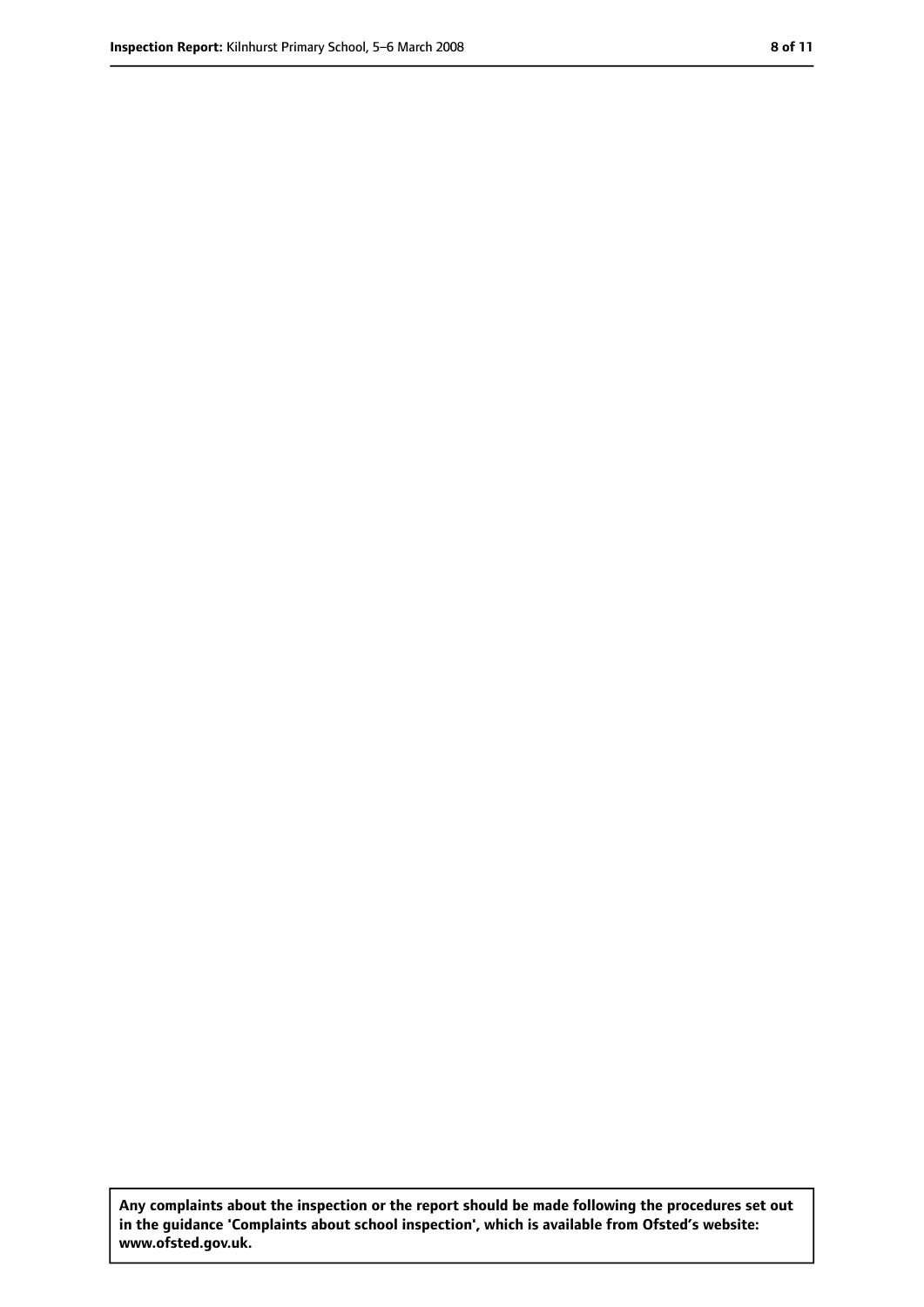#### **Annex A**

# **Inspection judgements**

| $\degree$ Key to judgements: grade 1 is outstanding, grade 2 good, grade 3 satisfactory, and | School         |
|----------------------------------------------------------------------------------------------|----------------|
| arade 4 inadequate                                                                           | <b>Overall</b> |

## **Overall effectiveness**

| How effective, efficient and inclusive is the provision of education, integrated<br>care and any extended services in meeting the needs of learners? |     |
|------------------------------------------------------------------------------------------------------------------------------------------------------|-----|
| Effective steps have been taken to promote improvement since the last<br>inspection                                                                  | Yes |
| How well does the school work in partnership with others to promote learners'<br>well-being?                                                         |     |
| The effectiveness of the Foundation Stage                                                                                                            |     |
| The capacity to make any necessary improvements                                                                                                      |     |

#### **Achievement and standards**

| How well do learners achieve?                                                                               |  |
|-------------------------------------------------------------------------------------------------------------|--|
| The standards <sup>1</sup> reached by learners                                                              |  |
| How well learners make progress, taking account of any significant variations between<br>groups of learners |  |
| How well learners with learning difficulties and disabilities make progress                                 |  |

#### **Personal development and well-being**

| How good is the overall personal development and well-being of the<br>learners?                                  |  |
|------------------------------------------------------------------------------------------------------------------|--|
| The extent of learners' spiritual, moral, social and cultural development                                        |  |
| The extent to which learners adopt healthy lifestyles                                                            |  |
| The extent to which learners adopt safe practices                                                                |  |
| How well learners enjoy their education                                                                          |  |
| The attendance of learners                                                                                       |  |
| The behaviour of learners                                                                                        |  |
| The extent to which learners make a positive contribution to the community                                       |  |
| How well learners develop workplace and other skills that will contribute to<br>their future economic well-being |  |

#### **The quality of provision**

| How effective are teaching and learning in meeting the full range of the<br>learners' needs?          |  |
|-------------------------------------------------------------------------------------------------------|--|
| How well do the curriculum and other activities meet the range of needs<br>and interests of learners? |  |
| How well are learners cared for, quided and supported?                                                |  |

 $^1$  Grade 1 - Exceptionally and consistently high; Grade 2 - Generally above average with none significantly below average; Grade 3 - Broadly average to below average; Grade 4 - Exceptionally low.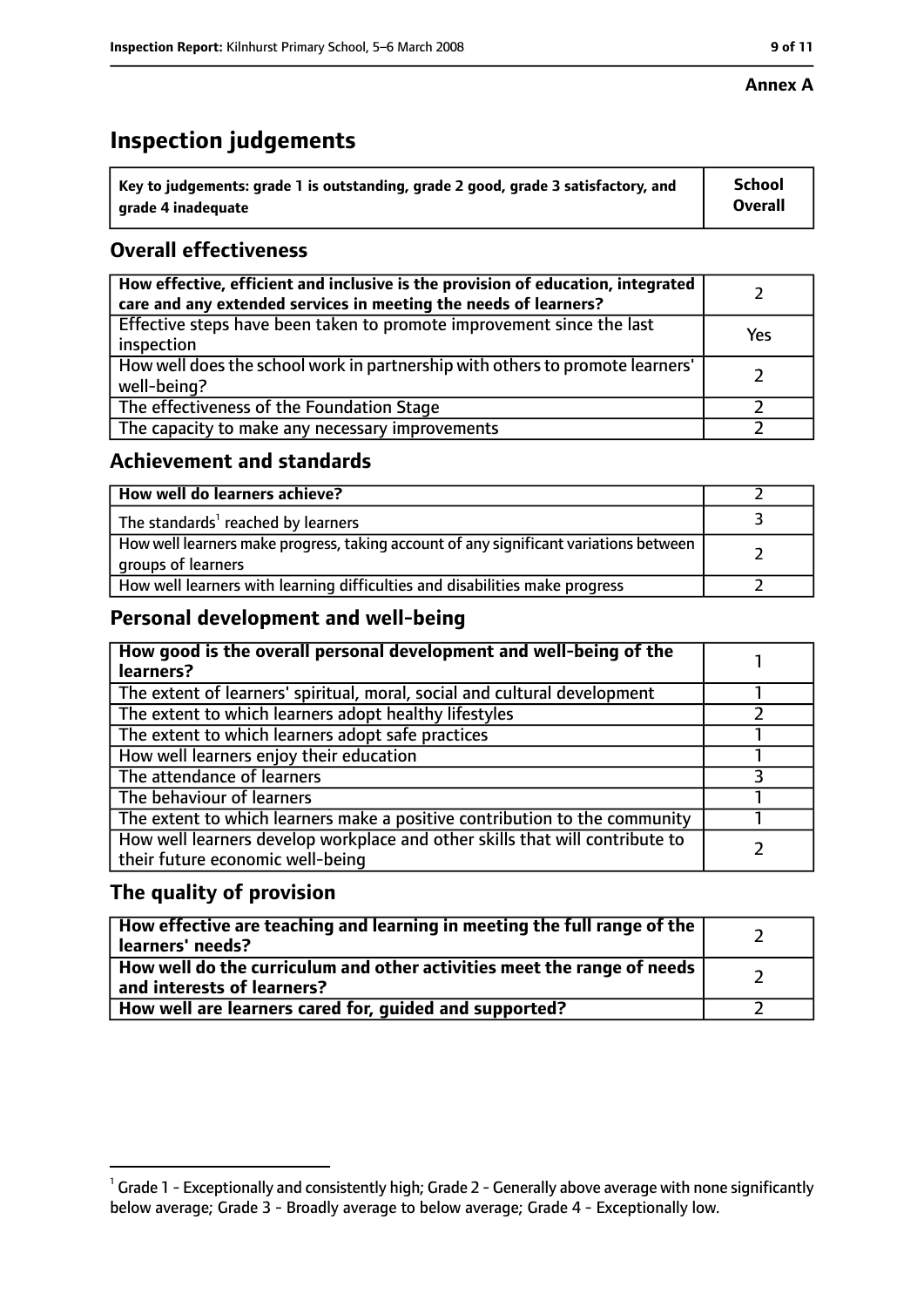# **Leadership and management**

| How effective are leadership and management in raising achievement<br>and supporting all learners?                                              |     |
|-------------------------------------------------------------------------------------------------------------------------------------------------|-----|
| How effectively leaders and managers at all levels set clear direction leading<br>to improvement and promote high quality of care and education |     |
| How effectively leaders and managers use challenging targets to raise standards                                                                 |     |
| The effectiveness of the school's self-evaluation                                                                                               |     |
| How well equality of opportunity is promoted and discrimination tackled so<br>that all learners achieve as well as they can                     |     |
| How effectively and efficiently resources, including staff, are deployed to<br>achieve value for money                                          | 7   |
| The extent to which governors and other supervisory boards discharge their<br>responsibilities                                                  | 7   |
| Do procedures for safequarding learners meet current government<br>requirements?                                                                | Yes |
| Does this school require special measures?                                                                                                      | No  |
| Does this school require a notice to improve?                                                                                                   | No  |